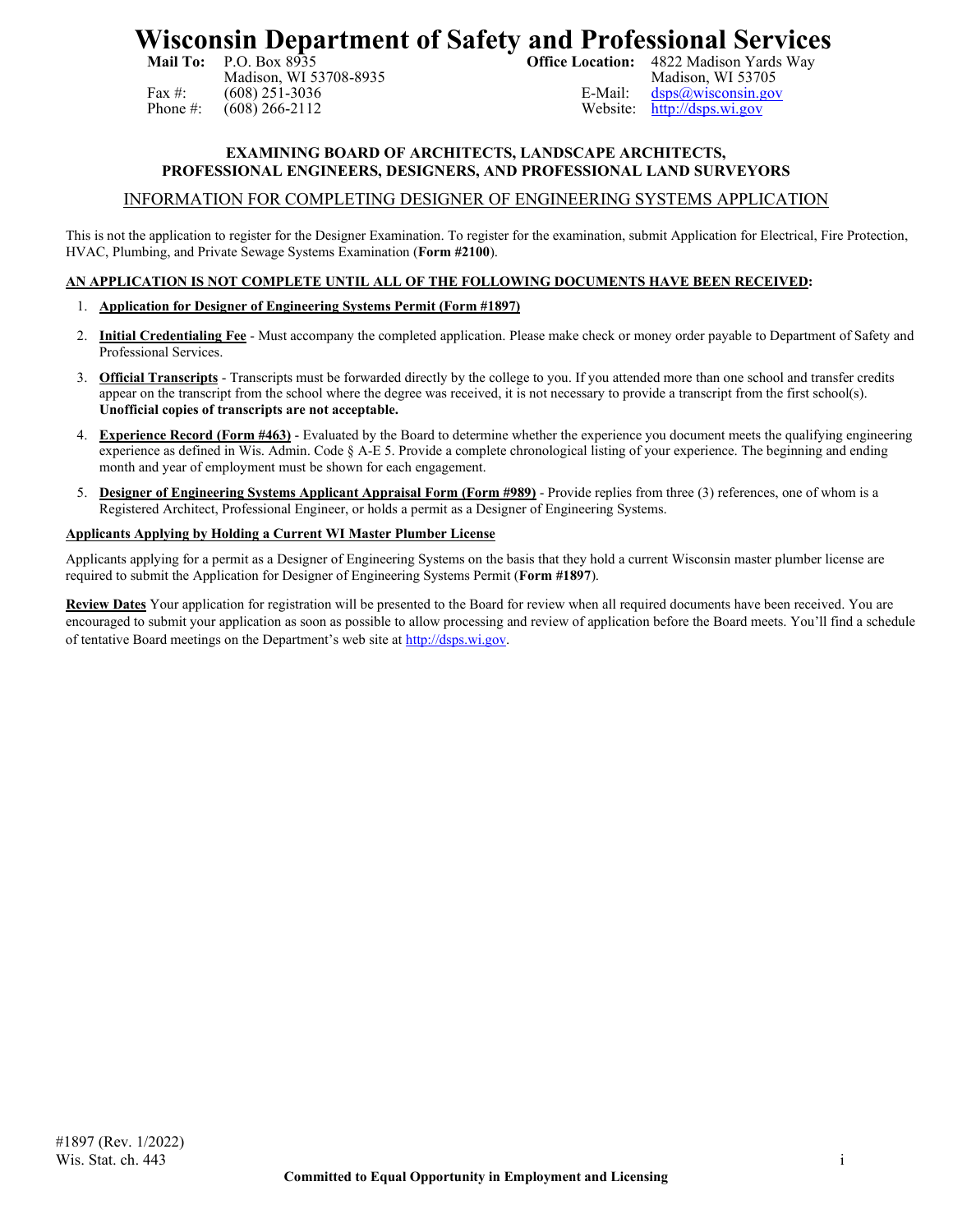# **Wisconsin Department of Safety and Professional Services Mail To: Mail To: Office Location:**  $4822$  Madison Yards Way<br>Madison, WI 53705

| Mail To:     | P.O. Box 8935    |
|--------------|------------------|
|              | Madison, WI 5.   |
| Fax $\#$ :   | $(608)$ 251-3036 |
| Phone $\#$ : | $(608)$ 266-2112 |

Madison, WI 53705<br>E-Mail: dsps@wisconsin.gov  $\text{dsps}(a)$ wisconsin.gov Website: [http://dsps.wi.gov](http://dsps.wi.gov/)

**EXAMINING BOARD OF ARCHITECTS, LANDSCAPE ARCHITECTS, PROFESSIONAL ENGINEERS, DESIGNERS, AND PROFESSIONAL LAND SURVEYORS**

# APPLICATION FOR DESIGNER OF ENGINEERING SYSTEMS PERMIT

#### **The Department must deny your application if you are liable for delinquent state taxes, UI contributions, or child support (Wis. Stat. §§ 440.12 and 440.13).**

| <b>PLEASE TYPE OR PRINT</b><br>IN INK                                                                                                                                                                                                                                                                 |                   |                       | Your name, address, phone number, and e-mail address are available to the public. Check box to withhold street address/PO Box,<br>phone number, and e-mail address from lists of 10 or more credential holders (Wis. Stat. § 440.14). |  |  |  |  |  |
|-------------------------------------------------------------------------------------------------------------------------------------------------------------------------------------------------------------------------------------------------------------------------------------------------------|-------------------|-----------------------|---------------------------------------------------------------------------------------------------------------------------------------------------------------------------------------------------------------------------------------|--|--|--|--|--|
| <b>Last Name</b>                                                                                                                                                                                                                                                                                      | <b>First Name</b> | MI                    | <b>Former / Maiden Name(s)</b>                                                                                                                                                                                                        |  |  |  |  |  |
|                                                                                                                                                                                                                                                                                                       |                   |                       |                                                                                                                                                                                                                                       |  |  |  |  |  |
| <b>Address</b> (street)                                                                                                                                                                                                                                                                               | (city)            | (zip code)<br>(state) | <b>Daytime Telephone Number</b>                                                                                                                                                                                                       |  |  |  |  |  |
| Mailing Address (if different) (street)                                                                                                                                                                                                                                                               | (city)            | (zip code)<br>(state) | <b>Date of Birth</b>                                                                                                                                                                                                                  |  |  |  |  |  |
| <b>Social Security Number</b><br>Your Social Security Number must be submitted with your application on this form. If you do<br>not have a Social Security Number, you must complete Form #1051. The Department may not<br>disclose the Social Security Number collected except as authorized by law. |                   |                       |                                                                                                                                                                                                                                       |  |  |  |  |  |
| Ethnicity/gender status information is optional.<br><b>GENDER</b><br><b>ETHNICITY</b><br>White, not of Hispanic origin<br>American Indian or Alaskan<br>$\Box$ Hispanic<br>Black, not of Hispanic origin<br>Other<br>$\Box$ M $\Box$ F<br>Asian or Pacific Islander                                   |                   |                       |                                                                                                                                                                                                                                       |  |  |  |  |  |
| Have you ever been licensed in Wisconsin as a Designer of Engineering Systems?<br>$\Box$ Yes<br>$\Box$ No<br>If yes, list your credential number:                                                                                                                                                     |                   |                       |                                                                                                                                                                                                                                       |  |  |  |  |  |
| <b>E-mail Address</b>                                                                                                                                                                                                                                                                                 |                   |                       |                                                                                                                                                                                                                                       |  |  |  |  |  |
| <b>APPLICATION FEES: Please check applicable box. Make check</b><br>payable to DSPS and attach to this application. To pay by credit card<br>see Form 3071.                                                                                                                                           |                   |                       | For Receipting Use Only (7)                                                                                                                                                                                                           |  |  |  |  |  |
| I am seeking a Veteran Fee Waiver (for Initial Credential Fee<br>$\mathsf{L}$<br>only, see Page 2 for further information)                                                                                                                                                                            |                   |                       |                                                                                                                                                                                                                                       |  |  |  |  |  |
| \$55.00 Initial Credential Fee<br>$\mathbf{I}$                                                                                                                                                                                                                                                        |                   |                       |                                                                                                                                                                                                                                       |  |  |  |  |  |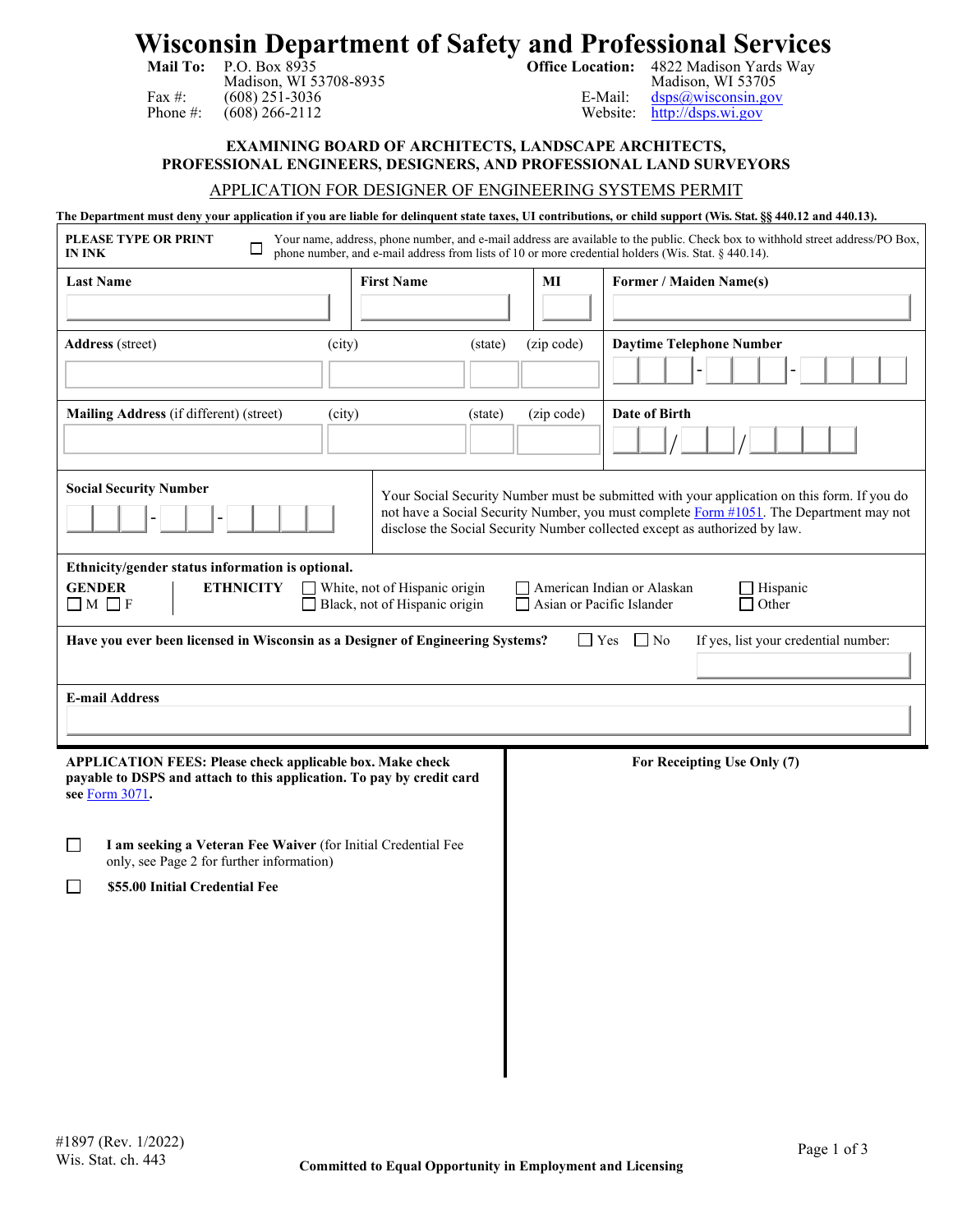# **Wisconsin Department of Safety and Professional Services**

**ARE YOU A VETERAN?** If yes, please view the DSPS website at<https://dsps.wi.gov/Pages/Professions/MilitaryLicensureBenefits.aspx>for information and eligibility requirements for veterans, service members, former service members, and their spouses.

**If you qualify, are you requesting a waiver of your initial credentialing fee?**  $\square$  Yes  $\square$  No

If Yes, provide copy of WI Dept of Veterans Affairs (WDVA) voucher code and list your WDVA Voucher Code #:

**If you qualify, are you requesting equivalency of your military training and experience?**  $\Box$  Yes  $\Box$  No

If Yes, complete and return the Veteran Request Application Addendum [\(Form #2996\)](https://dsps.wi.gov/Credentialing/General/Veteran/FM2996.pdf). This form must be included with this application. (You may contact the WDVA at 1-800-947-8387 o[r dva.wi.gov](https://dva.wi.gov/Pages/Home.aspx) for assistance in obtaining your WDVA Voucher Code and/or documents related to your training.)

**If you qualify, are you a service member, former service member, or spouse requesting a reciprocal credential?**  $\Box$  Yes  $\Box$  No

If Yes, do not complete this form. You must complete and return the Reciprocal Credential Application for Service Members, Former Service Members, and Their Spouses [\(Form #3982\)](https://dsps.wi.gov/Credentialing/General/Veteran/fm3982.pdf)**.** 

**RENEWAL REQUIREMENTS:** Please view the Department website a[t http://dsps.wi.gov](http://dsps.wi.gov/) and select the "PROFESSIONS," then "Designer of Engineering Systems" for credential renewal information."

**Qualification for Permit:** (check **one** box indicating how you qualify)

| $\Box$ Passed Examination with 8 years of experience        | Indicate Subfield: |  |
|-------------------------------------------------------------|--------------------|--|
| $\Box$ 12 years of experience and 35 (or more) years of age | Indicate Subfield: |  |
| □ Wisconsin Master Plumber License                          | License Number:    |  |

**Education**: Official Transcript(s) Required.

| College(s) Attended | <b>Degree Received</b> | Date of Graduation | Major |
|---------------------|------------------------|--------------------|-------|
|                     |                        |                    |       |
|                     |                        |                    |       |

# **ANSWER THE FOLLOWING QUESTIONS** (Attach additional sheets if necessary.)

| 1. | Have you ever surrendered, resigned, canceled, or been denied a professional license or other credential in Wisconsin,<br>or any other jurisdiction? If yes, give details on an attached sheet, including the name of the profession and the<br>agency.                                                                                                                                                                               | $\Gamma$ Yes<br>No             |
|----|---------------------------------------------------------------------------------------------------------------------------------------------------------------------------------------------------------------------------------------------------------------------------------------------------------------------------------------------------------------------------------------------------------------------------------------|--------------------------------|
| 2. | Has any licensing or other credentialing agency ever taken any disciplinary action against you, including but not<br>limited to any warning, reprimand, suspension, probation, limitation, or revocation? If yes, attach a sheet providing<br>details about the action, including the name of the credentialing agency and date of action.                                                                                            | $\Gamma$ Yes<br>N <sub>0</sub> |
| 3. | Is disciplinary action pending against you in any jurisdiction? If yes, attach a sheet providing details about pending<br>action, including the name of the agency and status of action.                                                                                                                                                                                                                                              | $\Box$ Yes<br>N <sub>o</sub>   |
| 4. | Have you ever been convicted of a misdemeanor, felony, or other violation of federal or state law or do you have any<br>felony, misdemeanor, or other violation of federal or state law charges pending against you in this state or any other?<br>This includes convictions resulting from a plea of no contest, a guilty plea, or verdict. If yes, submit Convictions and<br>Pending Charges Form #2252 and required documentation. | $\Gamma$ Yes<br>No             |
| 5. | Are you incarcerated, on probation, or on parole for any conviction? If applicable, attach a sheet providing details<br>including the terms of incarceration and a copy of a report from your probation or parole officer.                                                                                                                                                                                                            | $\Box$ Yes<br>$\overline{N}$   |
| 6. | Have you ever failed to pass any state board examination or national board examination? If yes, give details on an<br>attached sheet.                                                                                                                                                                                                                                                                                                 | $\Box$ Yes<br>  No             |
| 7. | Are you registered or licensed in any other profession(s)? If yes, state what profession(s) and in what state(s):                                                                                                                                                                                                                                                                                                                     | $\Gamma$ Yes<br>$\overline{N}$ |
| 8. | Have you ever been credentialed under any other name(s)? If yes, state name(s) credentialed under:                                                                                                                                                                                                                                                                                                                                    | $\Gamma$ Yes                   |